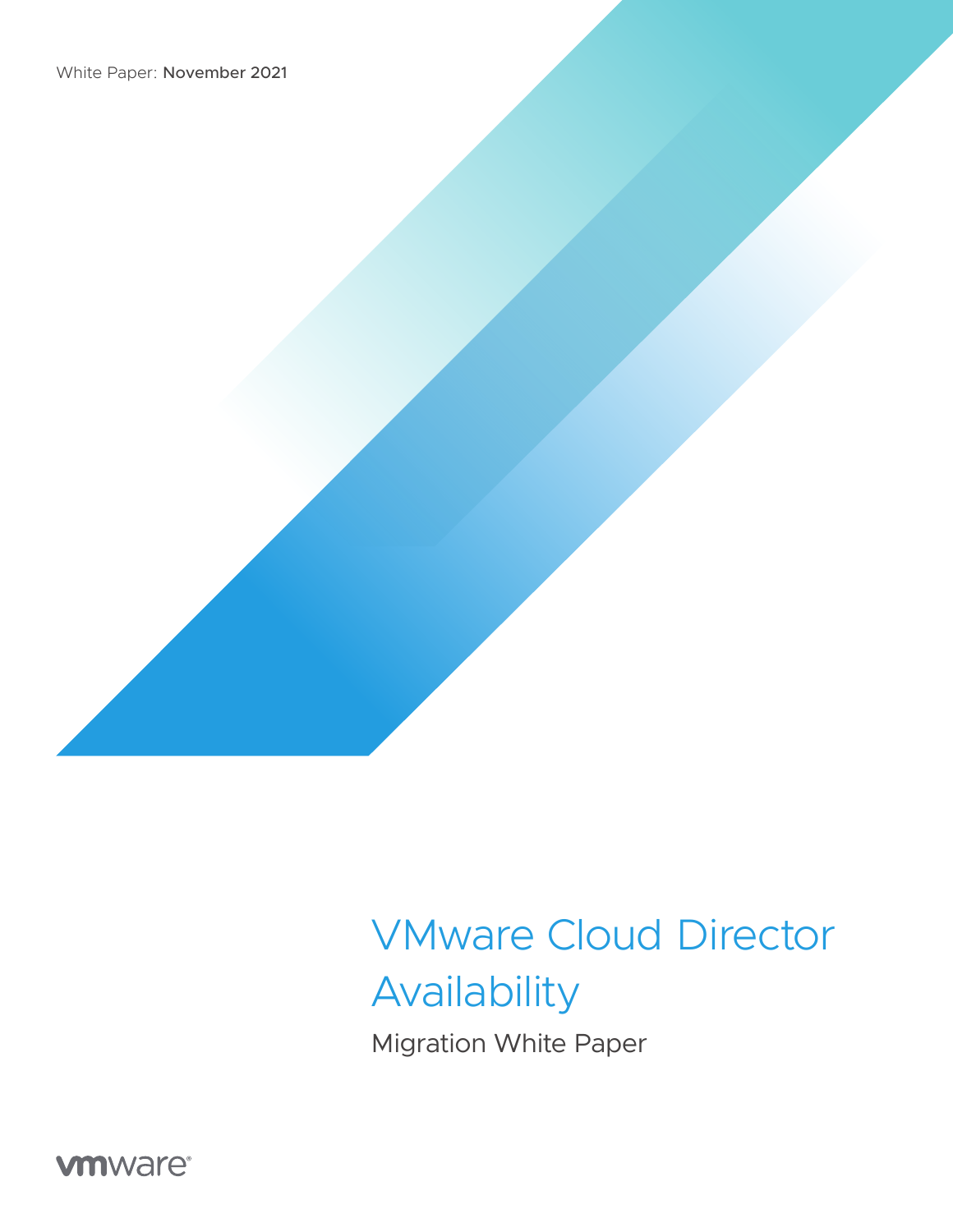**VMware Cloud Director Availability - Migration White Paper**

## Table of contents

| Expired hardware support                    | 3  |
|---------------------------------------------|----|
| Limitation to use cutting edge technologies | 3  |
| High operational cost                       | 4  |
|                                             |    |
|                                             |    |
| On-prem to Cloud                            | 6  |
| Cloud to Cloud                              | 7  |
|                                             |    |
| <b>Grouping VMs</b>                         | 8  |
| Storage consumption                         | 9  |
| Network                                     | 10 |
|                                             |    |
|                                             |    |

## **vmware®**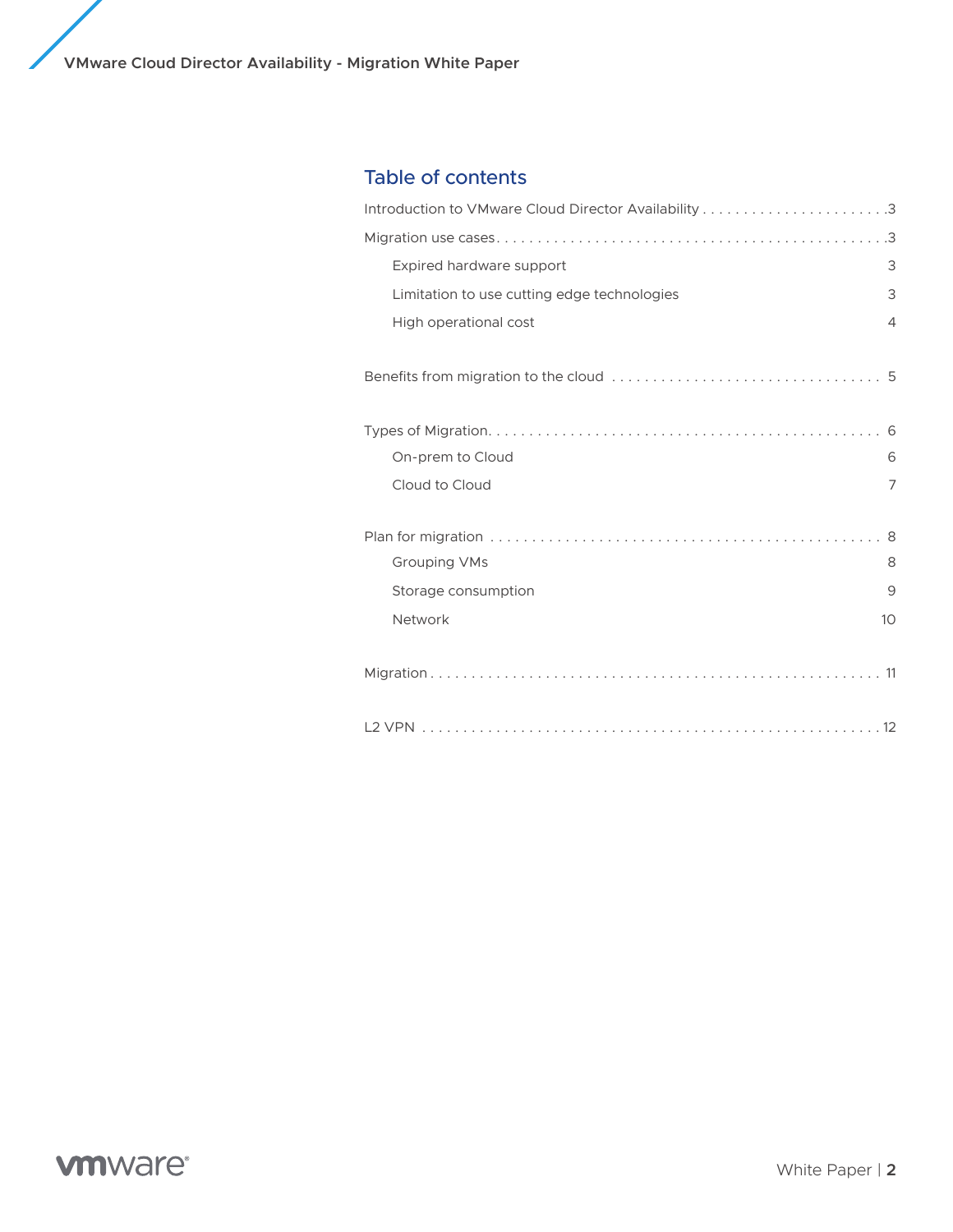### Introduction to VMware Cloud Director Availability

VMware Cloud Director Availability is a powerful solution built to offer simple, secure, and cost-effective onboarding, migration, and disaster recovery services "to" or "between" multi-tenant VMware clouds. VCDA provides simplified self-service migration experience to end-customers.

Using VMware Cloud Director Availability, you can migrate your applications to a Cloud Provider without refactoring your application or doing any architecture changes, vSphere Virtual Machines are migrated 'as is' to the cloud with minimal or no changes.

On-Premises site doesn't require any additional changes to deploy VCDA appliance and pair it to the Cloud Provider. On-premises appliance requires only outbound TLS (usually over port 443) connectivity to the Cloud site over the internet or private link if available. During pairing tenant can restrict access from the Cloud site which will prevent Cloud Director users and the provider to configure migrations.

VMware Cloud Director Availability provides asynchronous host-based replication (HBR). Virtual Machine snapshot are not used as part of the replication process unless quiescing is used. Windows or Linux quiescing is available only for virtual machines that support quiescing. For more information, see **[Guest OS Quiescing Support](https://docs.vmware.com/en/vSphere-Replication/8.1/rn/vsphere-replication-compat-matrix-8-1.html#guest-os-quiescing-support)**.

### Migration use cases

There could be several reasons to decommission legacy IT infrastructure. Hardware is out of support, cannot utilize modern technologies, operational cost is very high are several examples why migration to the cloud could be a wise choice.

#### Expired hardware support

Many on-premises environments are running old hardware which is out of support or cost for purchasing extended support is very high. Also, not vendors offer extended support and they prefer to sell new equipment or licenses which may not be compatible with existing old equipment or legacy software licenses.

At the same time running business critical applications on infrastructure with no vendor support is extremely risky and company policies usually prohibit this. Any attempts to solve such situation are expensive and do not provide long term solution.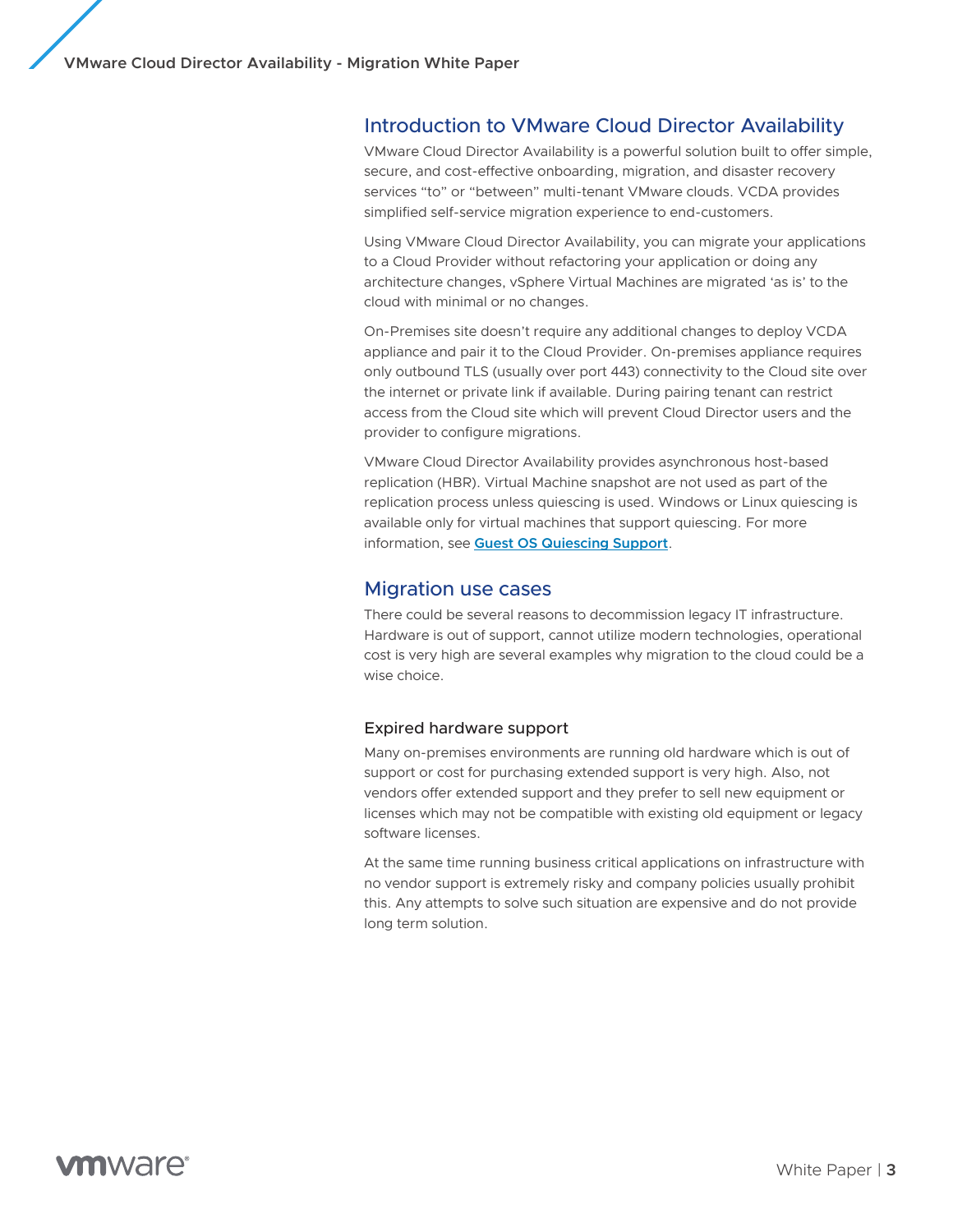### Limitation to use cutting edge technologies

Many organizations have in their on-premises old datacenters, they run many applications directly on the bare metal or use old virtualization software, not all of them own licenses that allow these virtualized infrastructures to operate in high availability mode. Majority of them rely on out-of-the-box features for monitoring and manageability which are far away from capabilities of dedicated products. From security perspective observations are even worse – only a small number of these datacenters utilize modern security technologies and rely on ad-hock activities which makes it almost impossible to provide structured and consistent security approach.

### High operational cost

Utilizing legacy on-premises datacenter is usually one of the biggest expenses for one organization. Powering and cooling a datacenter cost a lot, buying extended support packs costs a lot, not all vendors offer extended support, finding compatible additional resources sometimes is not possible, many examples can be added that show operating a legacy datacenter is expensive and outcomes are not comparable. Finding personal could also be a challenge. IT people are looking at modern technologies and shift their skillset quickly to keep themselves prepared for today's workforce market demands.

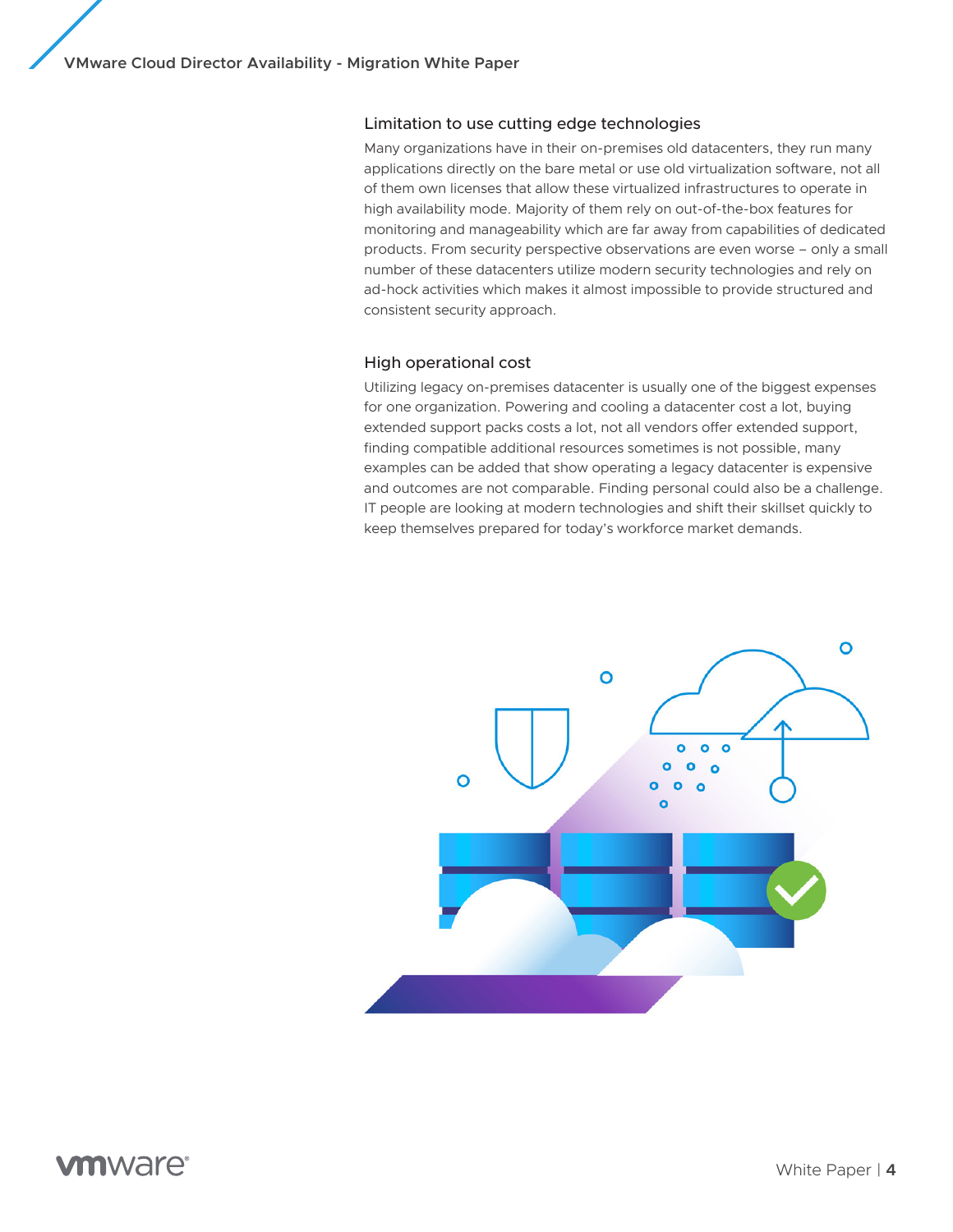### Benefits from migration to the cloud

With migration to the cloud organizations can gain several benefits. First migration to the cloud will allow to better suite different application to proper infrastructure. Highly demanding applications could be run on more productive environment, could be placed on higher storage tier, adding additional compute capacity happens in the background – things that are not so easy to get into the legacy datacenter. Cloud providers utilize latest virtualization software with licenses that unlock all enterprise features and tenant organizations benefit of this transparently.

In addition, cloud providers may offer subscription to different services which do not exist in the legacy datacenter and tenant may purchase one or another service to add additional level of security, data protection, observability, etc.

Second benefit are the new capabilities open to tenant. Cloud providers are entitled through VMware Cloud Provider Program to all VMware products which enables them to use the latest technologies for security, monitoring, analytics. Migration from legacy datacenter to a cloud provider datacenter unlocks all these capabilities to the tenant organization. A huge feature set of latest NSX products is exposed through VCD tenant portal and enables tenant to secure applications and data to a level that never will be possible in on-premises datacenter. Many cloud providers grant their tenants with access to VROPs and VRNI portals and enable the tenant to monitor every compute resource metric and track network packet flow in tenant's virtual datacenter. All these details allow tenant to take an educated decision when fine tuning of compute resources for specific application is necessary or when network flow and security need to be optimized.

Modern cloud provider infrastructure opens the door to change the way how business applications have been developed and used in legacy IT infrastructure. Tenant may start planning to replace the old monolithic application with modern apps based on microservice architecture.

Third benefit is the way how expense profile changes. Entire legacy IT related CAPEX turns into OPEX. And this OPEX is not mandatory to high and flat. Usually cloud providers offer Pay-As-You-Go model for tenant's virtual datacenter which enables tenant to use flexible amount of resources and pay only for resources that have been utilized for the last billing period. Applications that have higher utilization only several times in the year will have different cost each month. Many cloud providers offer also managed services which removes the requirement to run internal IT team.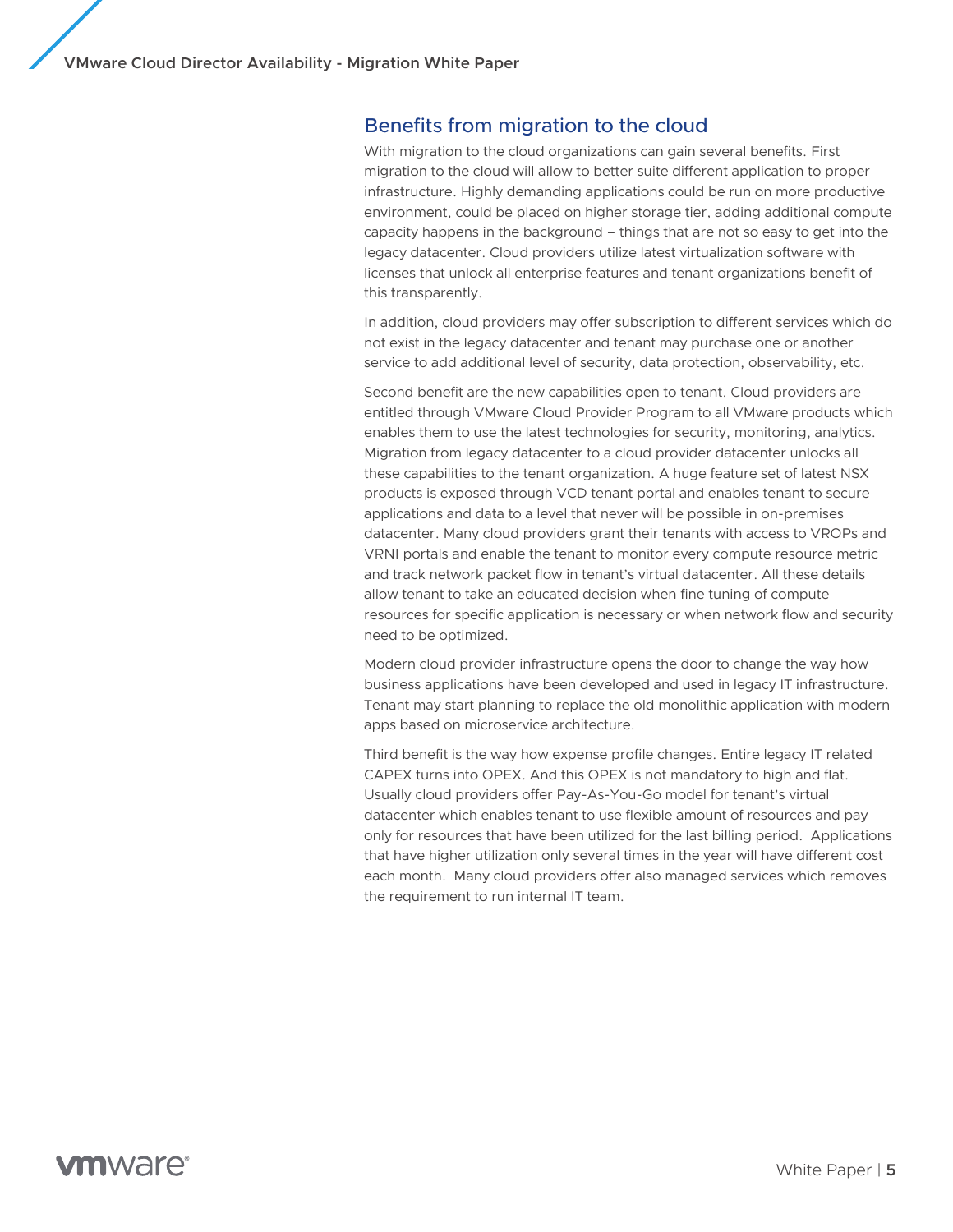## Types of Migration

Based on the source and destination type there are two types of migrations: On-Prem to Cloud and Cloud to Cloud. Each type of migration has its own specifics requirements and setup.

#### On-prem to Cloud

You can use VCDA to migrate your existing vSphere VMs to VMware Cloud Director based public cloud when you want to decommission your legacy environment or if you want to expand your existing infrastructure to the cloud.



**Figure 1: Example of On-prem to cloud migration setup**

\*L2VPN is optional and requires Autonomous NSX Edge to be installed and configured in the on-prem site.

The following table shows pairing Interoperability Between the Version of VMware Cloud Director Availability On-Premises Appliance the Version of the VMware Cloud Director Availability in the Cloud Site

| Cloud   | 3.0              | 3.5              | 4.0              | 4.1              | 4.2              | 4.3              |
|---------|------------------|------------------|------------------|------------------|------------------|------------------|
| On-prem |                  |                  |                  |                  |                  |                  |
| 3.0     | Supported        | <b>Supported</b> | <b>Supported</b> | Unsupported      | Unsupported      | Unsupported      |
| 3.5     | <b>Supported</b> | <b>Supported</b> | <b>Supported</b> | <b>Supported</b> | Unsupported      | Unsupported      |
| 4.0     | <b>Supported</b> | <b>Supported</b> | <b>Supported</b> | Supported        | <b>Supported</b> | Unsupported      |
| 4.1     | Unsupported      | <b>Supported</b> | <b>Supported</b> | <b>Supported</b> | <b>Supported</b> | <b>Supported</b> |
| 4.2     | Unsupported      | Unsupported      | Supported        | Supported        | <b>Supported</b> | <b>Supported</b> |
| 4.3     | Unsupported      | Unsupported      | Unsupported      | <b>Supported</b> | <b>Supported</b> | <b>Supported</b> |

For information about the VMware Cloud Director Availability interoperability with other VMware products, see **[VMware Product Interoperability Matrices](https://interopmatrix.vmware.com/#/Interoperability?isHideGenSupported=false&isHideTechSupported=false&isHideCompatible=false&isHideIncompatible=false&isHideNTCompatible=false&isHideNotSupported=true&isCollection=false&col=570,5384,4715,4716,4096,3622,3513,2919,2634&row=2,5088,4276,3496,3457,3222,2862,2736,3364,2732,2332,2132,2136,998,695,431,792,611,578,508,1034,442,444,448,254,1035,462,392,252,140,2981,194,172,38,242,173,37,36,35%261,5087,4275,3495,3456,3221,2861,2735,3363,2731,2331,2131,2135,994,694,430,795,620,577,507,1032,796,559,441,253,1033,500,391,251,141,2980,18,243,96,17,16,15,14,181%2693,5503,5468,4768,4795,4615,3608,3225,3010,2990,2739,2778,2349,2979,2746,2532,2581,2297,2295,2323,1734,2528,2436,2244,2243,2130,1914,1079,959,893,780,1080,980,912,880,811,779,760,698,759,749,715,686,685,613,601%26175,5755,5458,4926,4090,5371,4729,4198,3413,5316,4232,3787,3394,3777,3645,3451,2852,3216,2714,2595,2526,2176,1619)**.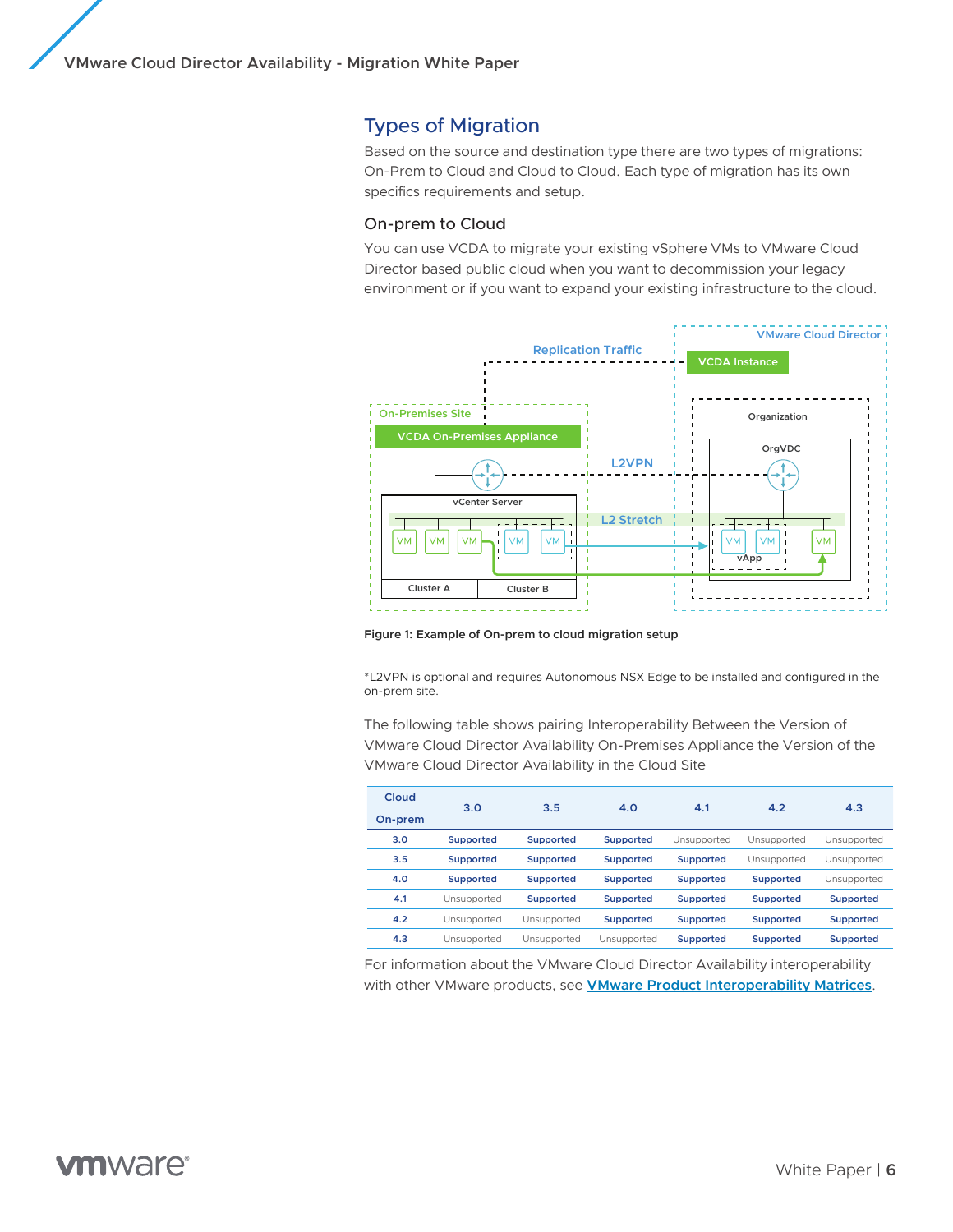### Cloud to Cloud

You can use VCDA to migrate existing workload VMs/vApps between Cloud Director based clouds. Such use case can be migration between different Cloud Director instances or Organization VCDs within the same or even different datacenters. It's useful when you want to migrate workloads from your legacy infrastructure. When you migrate vApps/VMs between Cloud sites information such as vApp/VM name, Guest properties and customization, description, boot order, vApp Networks and metadata is preserved.



**Figure 2: Example of Cloud to Cloud migration setup**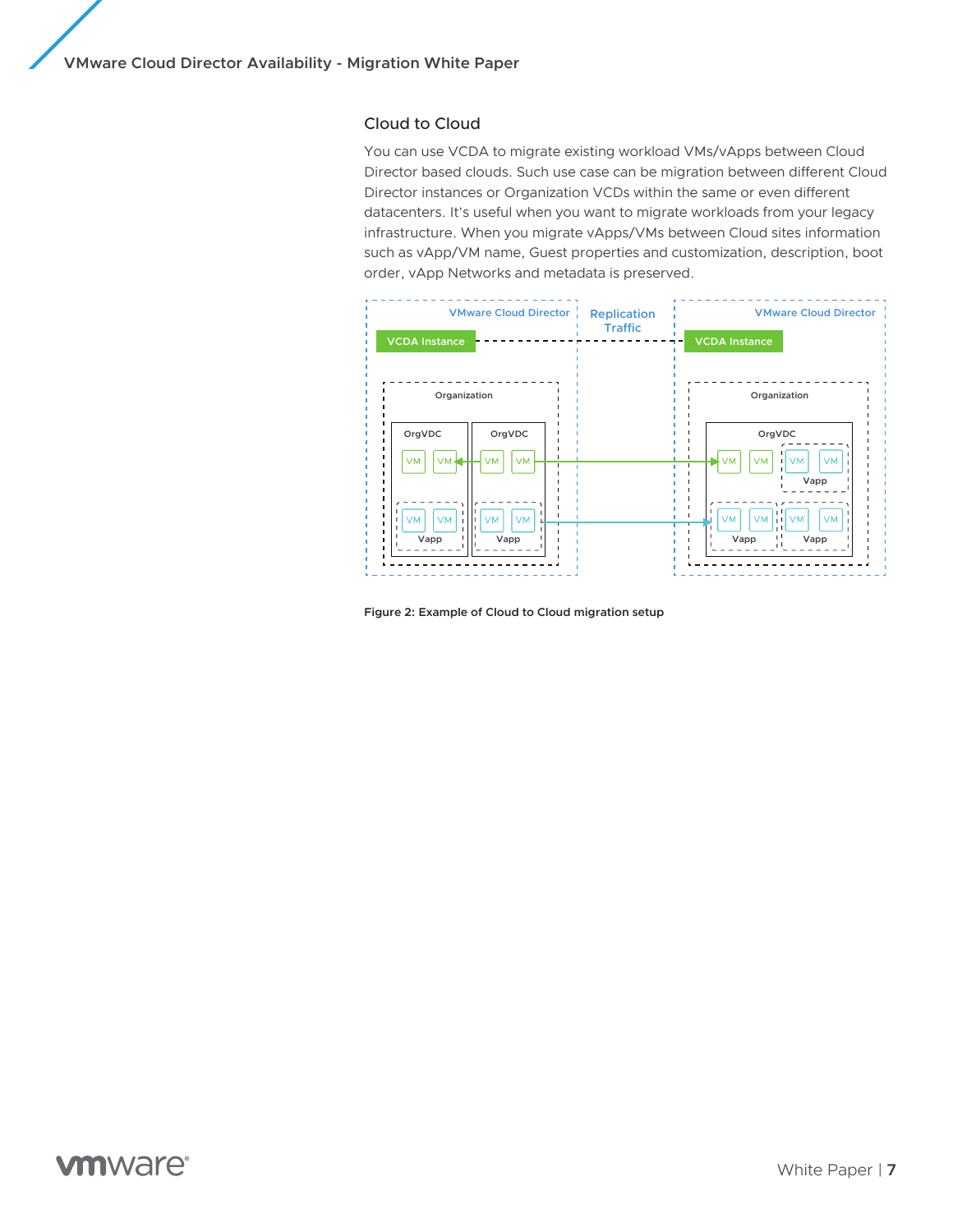### Plan for migration

Migration preparation is important due to multiple reasons especially when downtime is not an option and not all workloads can be migrated in a short period of time. Preparation will include as minimum collecting information about:

- •Grouping VMs by business application
- •Storage, CPU and Memory consumption
- •Network connectivity Identify Applications and group VMs

It is important to assess your current infrastructure and properly identify the virtual machines that will be migrated. For example, you might want to split your migration process into different maintenance windows for various reasons like business and process requirements, application types or resource constrains.

Identify the current CPU, Memory and Storage usage at your on-prem and plan your Cloud resources accordingly. If required increase your Organization VDCs resource to have enough resource for the migrated workload VMs.

Understand the difference between the VCD Allocation Models and how this can affect the migrated workload, for example CPU/Memory limits and reservations might be different between source and destinations sites.

For more information about VCD Allocation Models check this **[link](https://docs.vmware.com/en/VMware-Cloud-Director/10.3/VMware-Cloud-Director-Service-Provider-Admin-Portal-Guide/GUID-BE4CD03D-0644-4E12-81D7-74FABFF9D7A9.html)**.

It is crucial to plan the migration appropriate, for example you can chose to group the VMs based on their application. For example, you can have multi-tier application that spans multiple virtual machines VCDA give you the option to group those VMs in a single vApp at the destination Cloud side and to configure boot order and delay when performing the migration.

#### Grouping VMs

Many business applications are built out of several VMs so it's important to determine the groups of VMs representing different business applications. After determining which VMs build a single application it's required to analyze the communication flow as this will determine which networks from source will have to be extended to the destination. Another consideration that needs to be addressed is the intensity of communication between VMs and if they communicate in layer 2 broadcast domain or routing is involved. The plan for migration should account this information and migrations should be planned with reducing the number of communication streams over the intersite link between routed stretched networks and when this happens to try reducing the time for this state.

Grouping VMs by business application can happen by using analytics products like VRNI and VROPS. They can do such grouping by monitoring traffic between VMs in virtual infrastructure but confirmation by administrators is always recommended as traffic between different VMs may not be only application traffic but also management which in some cases may take a good portion out of total traffic to a VM (for example delivering OS updates to a VM). As many on-premises infrastructures do not have such instruments relying to application admin is the only way to determine which VMs are part of a single application.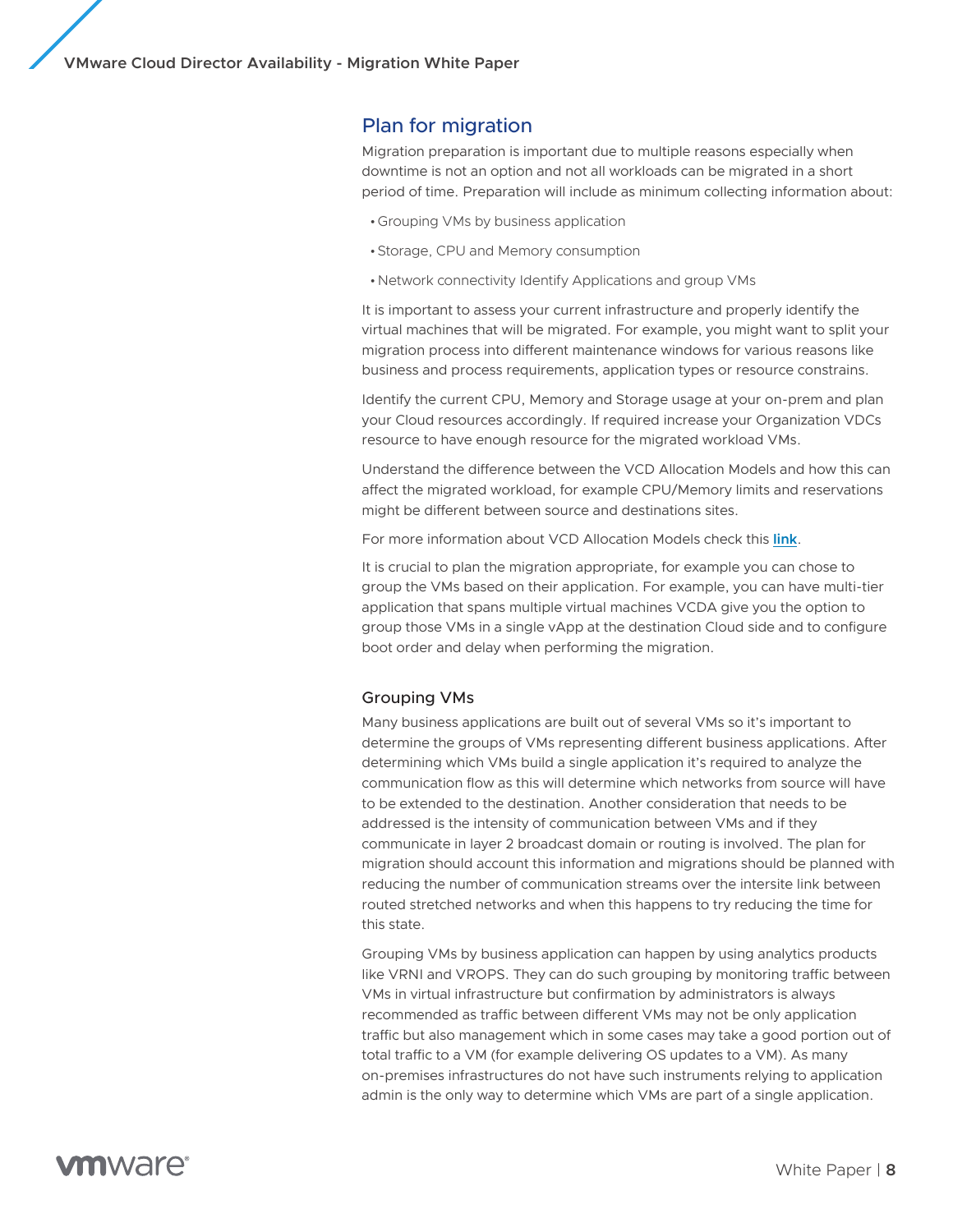#### Storage consumption

When migrating workloads from on-premises to the cloud storage consumption is not a huge challenge. The reason is VCDA will always create thin disks in destination no matter if disks in the source are in thin or thick format. In worst case scenario there will be no storage consumption reduction in destination compared to source site.

When migration between clouds is performed things are different and needs a special attention. VMware Cloud Director allows to enable an Organization VDCs for Fast Provisioning. If so, linked clones are used when creating vApps/VMs from templates which creates a significant reduction between provisioned and allocated storage space. A linked clone is a duplicate of a virtual machine that uses the same base disk as the original, with a chain of delta disks to track the differences between the original and the clone. As the migration cannot keep the same chain of base and delta disks in destination all disks will be with the size of a full clone no matter if Fast Provisioning is enabled for destination Organization VDC. This means every single VM disk will have the total size of its base disk plus all deltas before its own delta disk.

When a migration is configured VCDA will create a named disk in VCD to reserve space from organization's storage quota, this named disk will be equal to the provisioned size of all source disks, once initial synchronization is completed this named disk will shrink to the size of the thin disk (used space). When you perform the actual migration storage usage of a VM in VCD will equal to the provisioned space. You need to make sure that your storage policy quota has enough space for the migrated VMs, keep in mind that space for VM swap files is also taken from the storage quota.

As a result, the storage space reduction by Fast Provisioning won't be available in destination cloud and it must have enough space to accommodate all migrated workloads. Also, if migration was predeceased by a replication and this migration was configured to keep multiple point-intime copies storage are destination site must be sized for capacity and performance to consolidate PITs in base image.

You can use **[Cloud Director Availability Storage Calc](https://www.vmware.com/content/dam/digitalmarketing/vmware/en/files/xls/vmw-vcav-3.x-target-backup-storage-calc-v-2.0..xlsx)** to plan the storage consumption and estimate the time required for sync to complete (when using the calculator please note that for "migration" RPO is 1440m and No. of MPITS is 1)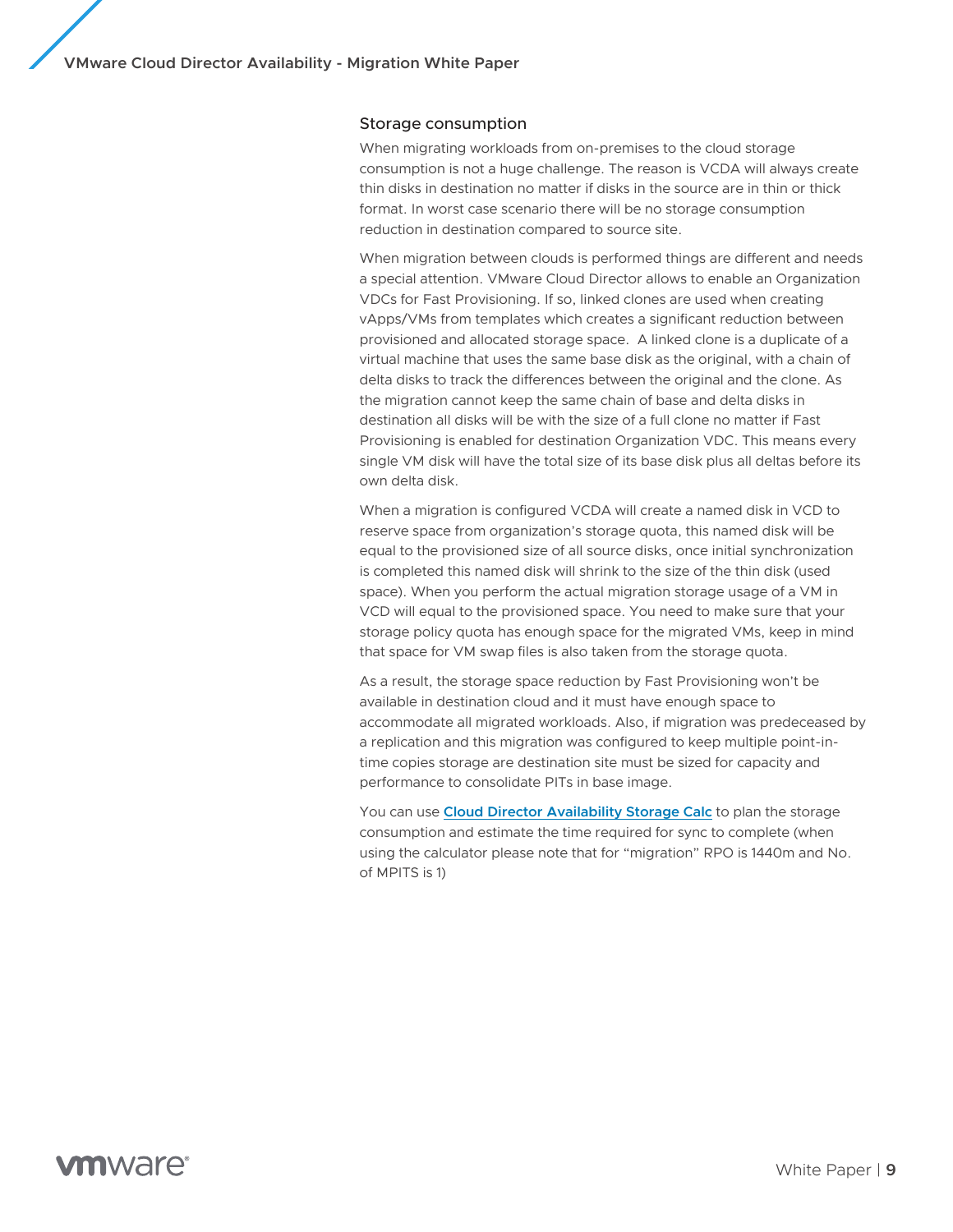#### Network

Using VCDA 4.2 tenant may extend desired Layer 2 broadcast domains from its on-premises infrastructure to a cloud which is backed by NSX-T. If cloud provider uses NSX for vSphere tenant can do the same using VCDA 4.2.1. This allows extending migration windows without interrupting connectivity between VMs in source and destination.

This has its cost which must be considered when planning migrations.

All networks will be routed in source site. This means all ingress/egress Internet traffic will be via source gateway. For VMs that are migrated this means traffic will travel over the stretch which will result in increased latency. This latency may increase during times when VM disks are migrated between source and destination.

Routing between stretched network will happen on the router in source site. This means if VMs in different subnets are already migrated they will communicate over the inter-site link and router in source site.

For improving this situation, it's possible to re-configure routing through cloud earlier before migration of all workloads is completed. In this way inter-site link will be used for reduced VM-to-VM traffic over stretched networks and for replications and overall impact of migrations over services/applications will be minimized.

Planning your network setup is one of the most important steps when you are migrating your workloads especially when we talk about on-prem to cloud. You can choose VMs to keep the existing IP addresses or to change the IP addresses during the migration.

You need to prepare your organization networks in advance before the actual failover to the cloud side, during migration in VCDA you can select to which existing organization network to connect each Virtual Machine NIC.

If you decide to retain existing IP addresses and you cannot migrate all VMs that are in the same network (same L2 domain) during single maintenance window you can stretch your Layer 2 network to the cloud using VCDA. VCDA uses NSX and its L2 VPN services to stretch networks which allow network connectivity between migrated and non-migrated VMs. Migrated VMs on the stretched network will continue to use the existing routing in the on-prem side.

As of version 4.2.1 VCDA support both NSX-V and NSX-T in the cloud side for on-prem autonomous NSX Edge is used.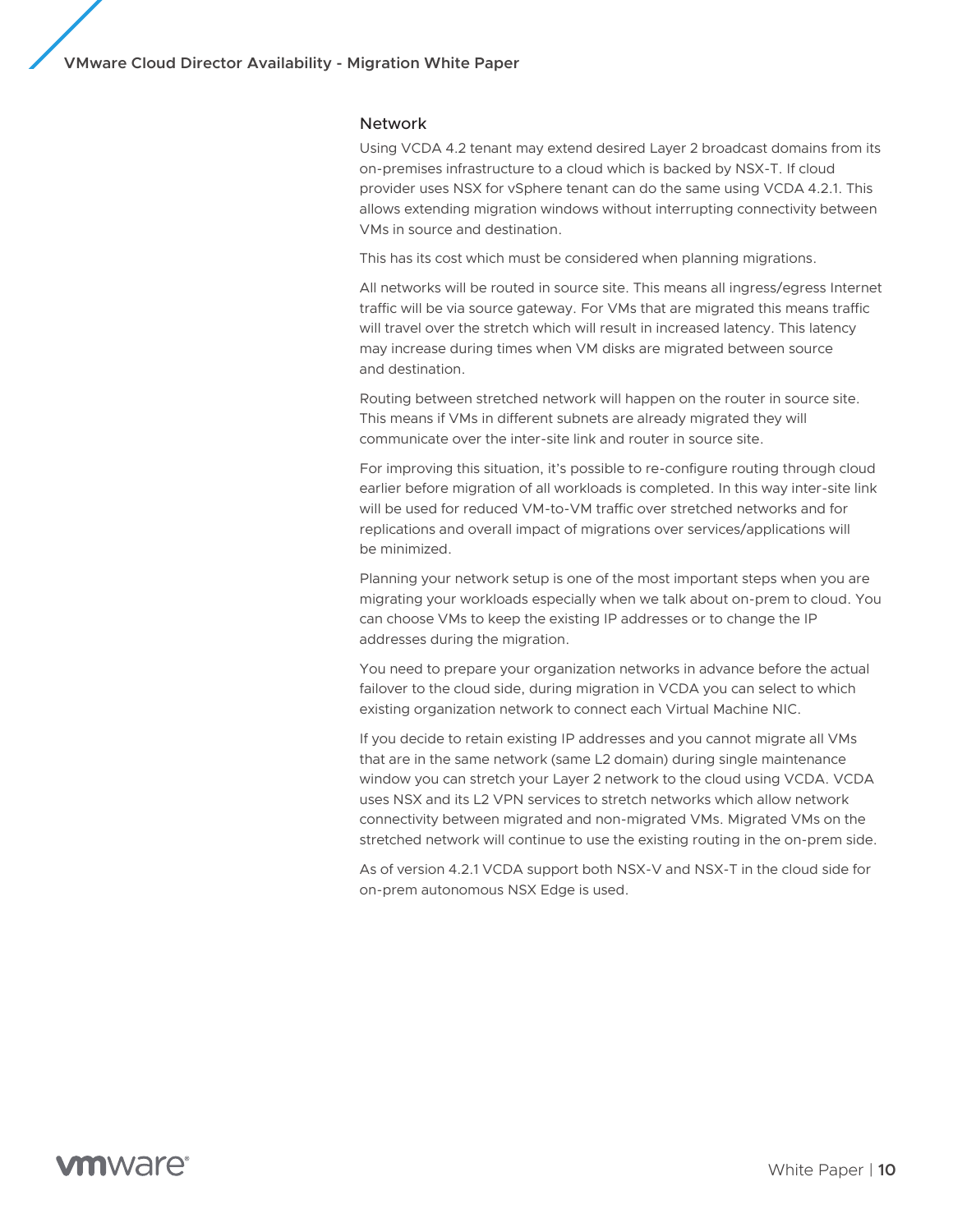### Migration

- **•Migration configuration**  this is the step where you select your source VM/ vApp for migration. At this point you select destination Organization, Org VDC and storage policy, destination storage policy must support "Named Disk" and "Virtual machines" entity types for successful configuration and migration. In case of on-prem to cloud migration of multiple VMs you have the option to group the VMs in a single vApp, configure boot order and delay. You can choose to delay the initial sync in case you have multiple syncs running at the same time and you have limited network bandwidth. Also, you can exclude some VM Disks or use seed VMs.
- **• Initial sync** once configuration is completed initial sync will start automatically if the VM is powered-on, if the VM is powered-off sync must be started manually. VCDA migrations sync automatically every 24h, if you have configured "Replication" you can chose the PRO interval.
- **•Migrate/Failover Network Settings**  once the migration is configured you need to configure the network setting that will be applied once the VM is migrated, if not configured you can choose the destination network during the actual migration. You can configure both **Migration** and **Test** network settings. For **Test** setting you can use an isolated network to avoid any IP conflicts or network disruptions since when you do a test failover the source VM will remain Powered-on. You can also configure Guest customization and Computer name keep in mind that Guest Customization must be enabled if you want to change the VM IP address or computer name.
- **•Test Failover**  it's always good to do a test failover before the actual migration, running a test failover will not stop the replication or power-off the source VM. You can select to use the predefined network settings or connect the VM to a specific network. Once a test failover task is completed you can login to your VMs at the destination side and make sure your applications are up and running. The test migration can be executed at any time before the actual migration that will allow you to test your migration plan. Once you are done with the Test failover remember to run the **Test Cleanup** to remove the destination test VMs and free up resources,
- **•Migration Start** once you start the migration VCDA will perform an **Online Sync** after that it will **Shutdown** the source VM and perform one last **Offline sync** before **Power on** the VM at the destination side. The VM will be offline only while the last offline sync which should be very little due to that fact that it's done right after an online sync.
- **•Migration End** at this point VCDA will register the recovered VMs at the destination Cloud Director side and apply the predefined network and guest customization setting. Once you make sure that migration is successful you can delete the migration from VCDA.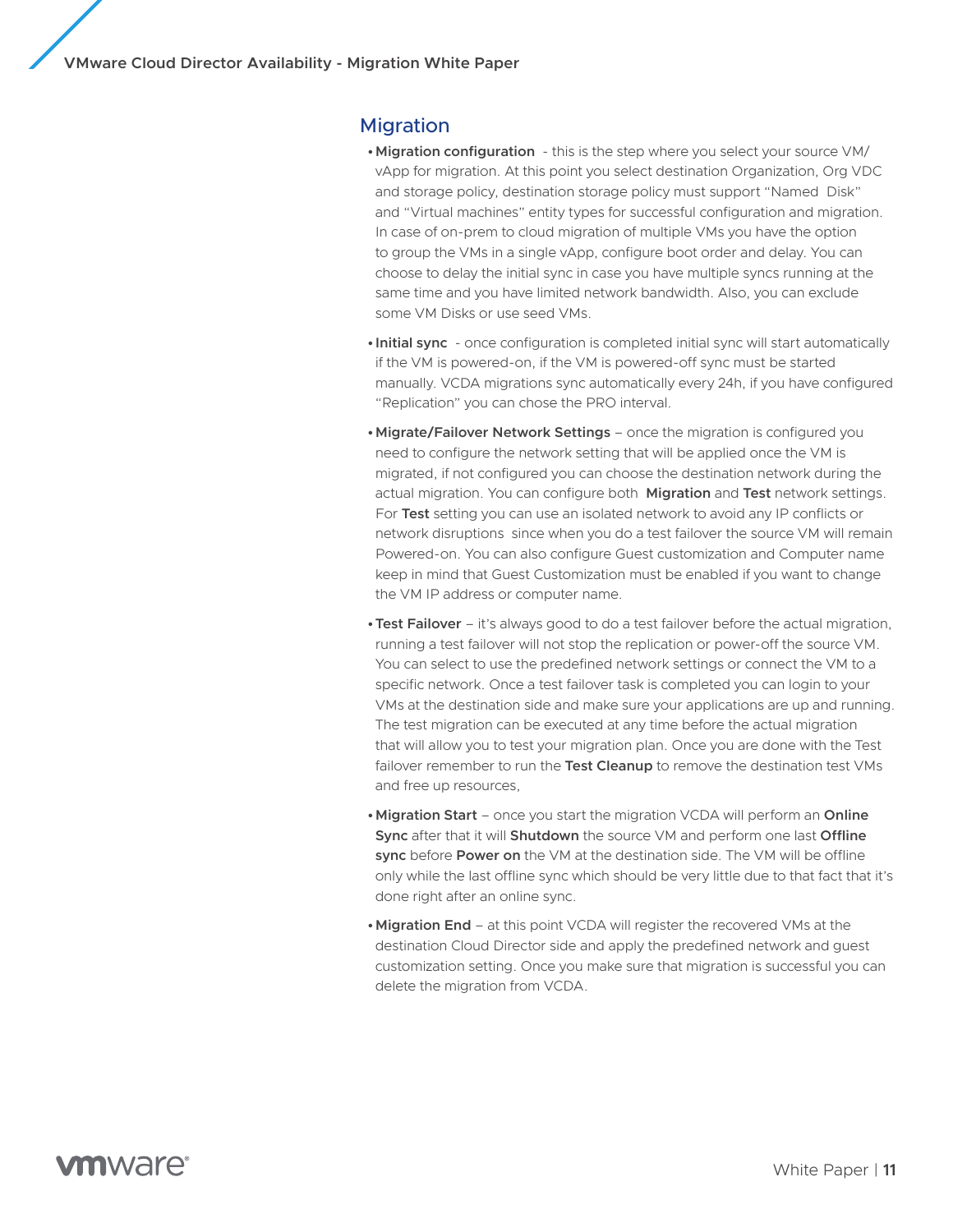

**Figure 3: Migration workflow overview**

## L2 VPN

As mentioned earlier, a tenant may use VCDA 4.2 and above to extend a given Layer 2 network from its on-premises environment to a cloud. One may find themselves asking – What's the benefit of going through the process of configuring and deploying a L2VPN for my environment? There are many use cases which would necessitate the introduction of a L2VPN. A customer may have legacy software which requires Layer 2 network adjacency, and the VM which hosts that software needs to be moved to the cloud.

Another example may include the usage of critical applications which require a few (if any) moments of downtime. For that kind of scenario, the presence of a L2 VPN will prove to be advantageous for the ability it provides Operation Teams to stagger the migration to the cloud of VMs that make up a given critical application. Let us look at what a typical migration scenario would be for a critical application from an on-premises environment to a Cloud environment. See **Figure 4** for a high-level diagram of such a move.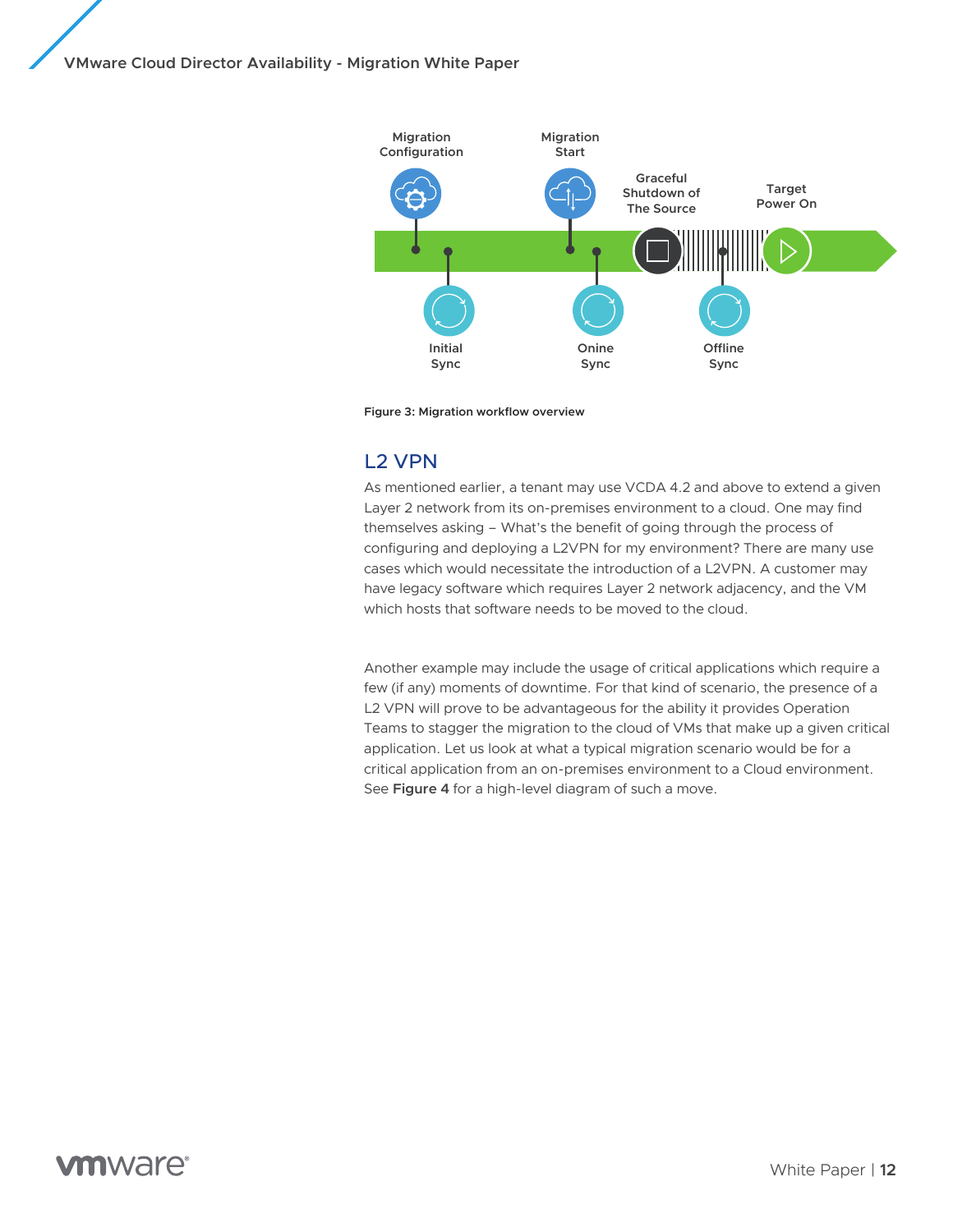

#### **Figure 4: Migration without L2 and re-IP**

•Data representing the VMs that make up the application get moved, replicated, or both to the Cloud Provider.

– VMs are "brought up" and powered on in the Cloud Provider.

- •Network connectivity from the VMs in the Cloud to critical services is tested.
- •Network connectivity from the VMs in the Cloud to the on-premises environment is tested.
- •Application representatives from various development groups begin validation tests to confirm overall functionality.
- •Based on the outcomes of those validation tests, the application continues to stay live in the Cloud...
- •… or rollback procedures begin.

This scenario requires the presence of many personnel in a company, and the rollback process may prove to be expensive in terms of downtime of an application. Typically, with so many different people involved in such a massive move, mistakes can occur. What if there was a way to split up the work needed to migrate to the cloud, so that different parts of the application can be moved at different times? That is where the L2VPN can help. For the above workflow of the migration, VCDA 4.2 and a L2VPN tunnel can simplify things into the following list of tasks. See **Figure 5** for a high-level diagram of such a move.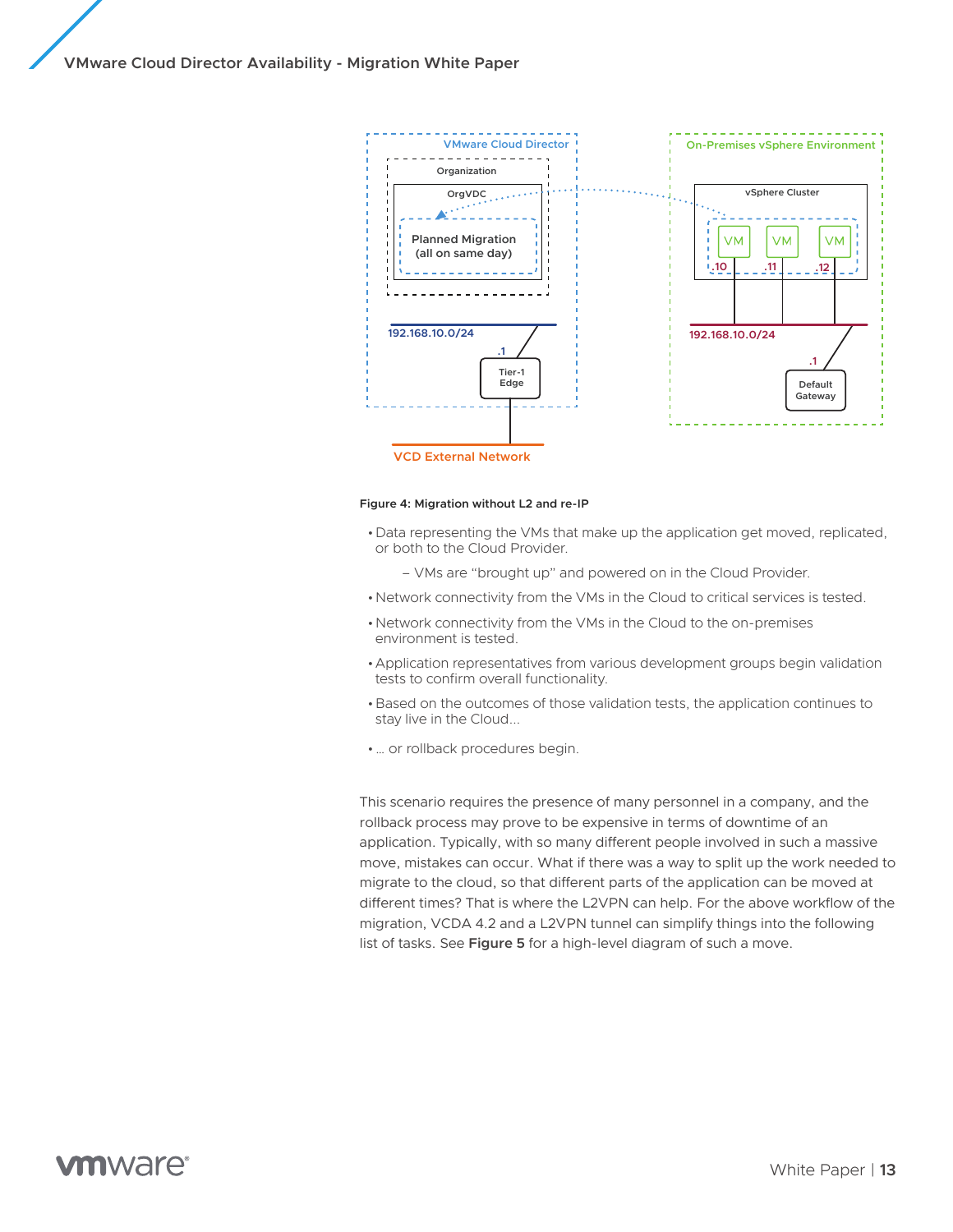

#### **Figure 5: Migration with L2 Stretch**

- •Data representing the VMs gets replicated for days/weeks prior to the move to the Cloud Provider.
	- Specific Recovery Point Objectives can be set for different Virtual Machines, based on criticality.
- •Migration of a specific VM is planned for the first of three weekends.
	- VCDA automatically brings up the VM in the Cloud Provider environment.
- •All VMs that are not to be migrated on this first weekend will still reside in the on-premises environment.
	- Only the personnel related to the VM that was migrated need to be involved for testing.
- •Because the tunnel represents a singular Layer 2 broadcast domain, network connectivity should mimic what existed prior to the migration.
- •Based on the outcomes of the validation tests, the VM continues to stay live in the Cloud...
- ...or in the case of a rollback, only the VM that was migrated needs to migrate back to the on-premises environment.

Once all VMs in the application are successfully moved, then the network team can take part in the much easier task of rolling over routing for the subnet to go to the cloud. This is compared to doing that in addition to troubleshooting application connectivity across multiple operational teams and development groups.

The presence of the L2VPN enables teams to migrate to the cloud safer, and without having to do everything in one maintenance window. This reduces the failure domain of the application during the period of the migration, eases rollback activities in the case of failure, and allows only relevant personnel to be involved for potentially late-night migration activities.